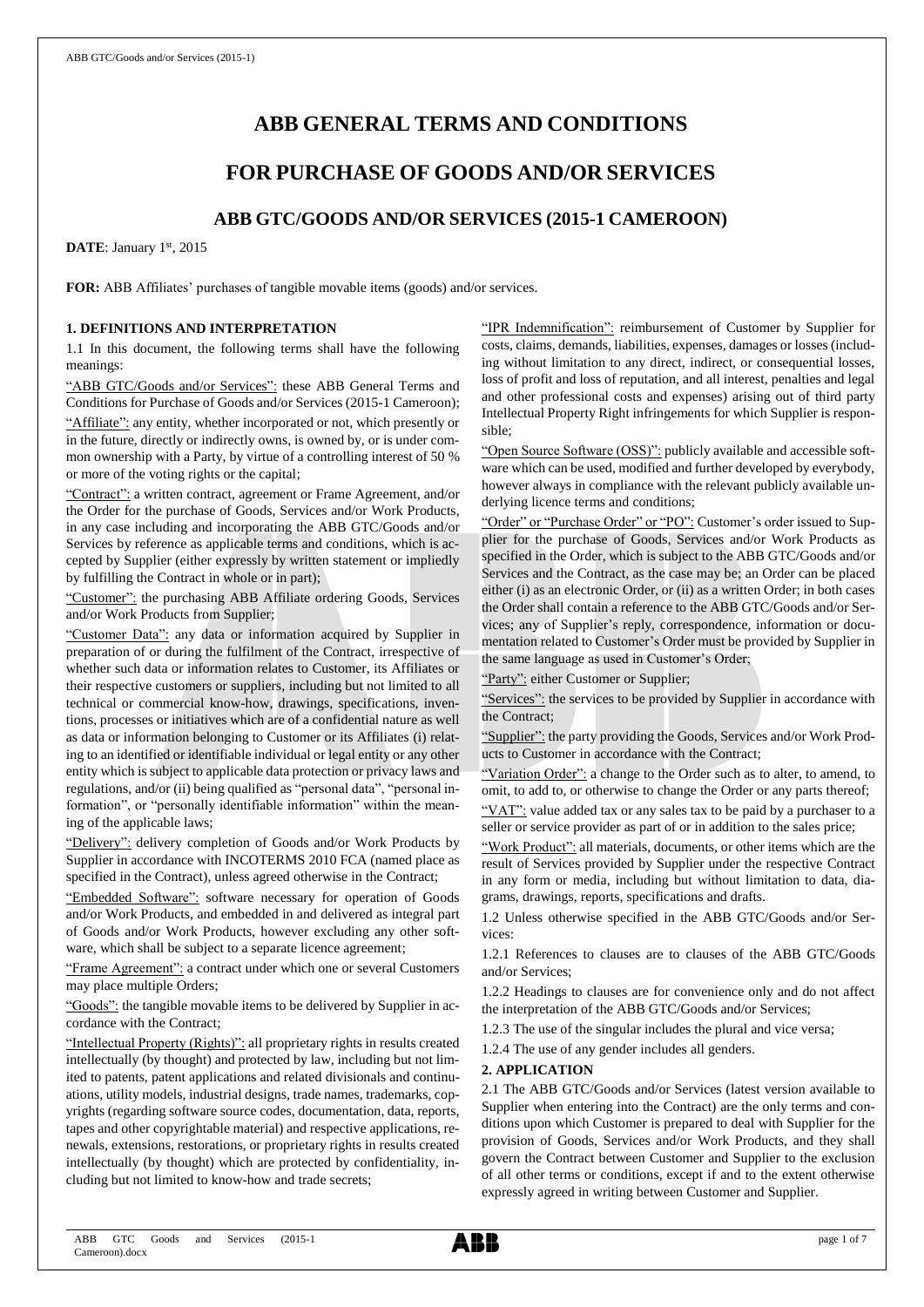2.2 No terms or conditions endorsed upon, delivered with or contained in Supplier's quotations, acknowledgements or acceptances of Orders, specifications or similar documents will form part of the Contract, and Supplier waives any right which it otherwise might have to rely on such other terms or conditions.

2.3 Customer's Order may specify a limited time period for acceptance; after expiry of such time period without Supplier's acceptance, the Order shall no longer be binding on Customer.

2.4 Any amendments to the Contract, including the ABB GTC/Goods and/or Services, shall have no effect unless expressly agreed in writing and signed by duly authorised representatives of Customer and Supplier.

2.5 References in the ABB GTC/Goods and/or Services to any statute or statutory provision shall be construed as a reference to that statute or provision as in effect at the date when the Order was placed, unless decided otherwise by Customer.

## **3. SUPPLIER'S RESPONSIBILITIES**

3.1 Supplier shall deliver the Goods and/or Work Products and provide the Services:

3.1.1 in accordance with the applicable laws and regulations;

3.1.2 in accordance with the quality standards stated under Clause 9.1 and specified in the Contract;

3.1.3 free from defects and from any rights of third parties;

3.1.4 on the due date specified in the Contract;

3.1.5 in the quantity specified in the Contract;

3.1.6 in accordance with all specifications, specified materials, workmanship, and respective documentation;

3.1.7 in accordance with all Customer instructions, including but without limitation to its health, safety and environmental requirements and policies; and

3.1.8 fit for any particular purpose expressly or impliedly made known to Supplier in the Contract or, in absence thereof, fit for the purposes for which goods, work products, or services of the same description or the same or similar type would ordinarily be used.

3.2 Supplier shall not substitute or modify any of the materials contained in the Goods and/or Work Products, or used for provision of the Services, or make any changes to the design of the Goods and/or Work Products without Customer's prior written approval.

3.3 Supplier shall take care that the Goods and/or Work Products are contained or packaged in the manner usual for such Goods and/or Work Products or, where there is no such manner, in a manner adequate to preserve and protect the Goods and/or Work Products until Delivery.

3.4 Supplier shall submit invoices in an auditable form, complying with Supplier's and Customer's applicable local mandatory law, generally accepted accounting principles and the specific Customer requirements, containing the following minimum information: Supplier name, address and reference person including contact details (telephone, email etc.); invoice date; invoice number; Order number (same as stated in the Order); Supplier number (same as stated in the Order); address of Customer; quantity; specification of Goods, Services and/or Work Products supplied; price (total amount invoiced); currency; tax or VAT amount; tax or VAT number; Authorized Economic Operator and/or Approved Exporter Authorization number and/or other customs identification number, if applicable; payment terms.

3.5 Supplier shall invoice Customer separately from despatch of the Goods and/or Work Products and/or provision of the Services. Invoices shall be sent to the billing address specified in the Order.

3.6 Expenses not agreed in writing by Customer will not be reimbursed. 3.7 Services provided and charged on the basis of hourly rates require written confirmation of Supplier's time sheets by Customer. Supplier shall submit the respective time sheets to Customer for such confirmation in due time. Confirmation of the time sheet shall not be construed as acknowledgement of any claims. Customer shall not be obliged to pay invoices based on time sheets which are not confirmed in writing by Customer.

3.8 Customer may issue Variation Orders to Supplier to alter, amend, omit, add to, or otherwise change ordered Goods, Services and/or Work Products or parts thereof, and Supplier shall carry out all such reasonable Variation Orders. The Parties shall agree on the impact of the Variation Order on applicable prices. In case no such agreement on the price impact is reached within reasonable time, Supplier shall perform the Variation Order with the agreement that the impact on the price or possible compensation payments shall be calculated in accordance with the following principles and their hierarchical order: (i) agreed unit price list, (ii) lump sum to be agreed between the Parties, (iii) agreed cost plus profit margin basis or, (iv) as a combination of these methods. If the agreed unit price list does not cover the subject matter of the Variation Order, an additional price list used for similar goods, services and/or work products shall be agreed by the Parties and added to the existing unit price list. Supplier shall not postpone or delay the performance of a Variation Order on the grounds of dispute, or that the Variation Order is subject to acceptance by Supplier, or agreeing to the value amount, or extension of time. Variation Orders requested by Supplier shall only become effective after express written confirmation by Customer.

3.9 In no event Supplier shall suspend or delay the Delivery of any Goods and/or Work Products or the provision of any Services to Customer. In the event of Force Majeure Clause 16 shall apply.

3.10 Supplier shall hire in its own name all employees required to effectively provide the Goods, Services and/or Work Products, who shall not, under any circumstances, act as Customer's employees.

3.11 Supplier assumes full and exclusive responsibility for any accident or occupational disease occurred to its employees and its subcontractors in relation to the provision of the Goods, Services and/or Work Products.

3.12 Supplier shall be solely and exclusively responsible for any claims and/or lawsuits filed by its employees and/or subcontractors, and shall, without any limitations, defend, indemnify and hold Customer harmless from and against any claim, proceeding, action, fine, loss, cost and damages arising out of or relating to any such claims and/or lawsuits, and any noncompliance with legislation, regulations, codes of practice, guidance and other requirements of any relevant government or governmental agency applicable to Supplier, its employees or subcontractors, and Supplier shall compensate Customer for all losses and expenses whatsoever resulting therefrom. Supplier undertakes to voluntarily and at its own cost appear in court, if requested by Customer, acknowledging its status as sole and exclusive employer, and to provide Customer with any and all requested documentation and information necessary to ensure proper legal defence of Customer in court. The preceding sentence shall not apply if and to the extent the liability or damage was caused by Customer's gross negligence or intentional act.

3.13 Customer is authorized to make any payments due to Supplier's employees and subcontractors performing Services, or providing Goods and/or Work Products under the Contract, in order to avoid lawsuits, liens or encumbrances. Such payments may be made through withholding Supplier's credits, through offsetting or in any other way. Supplier shall provide any support requested by Customer with regard to such payments and indemnify Customer for any payments made.

## **4. CUSTOMER'S RESPONSIBILITIES**

4.1 In consideration of the Goods and/or Work Products delivered, or the Services provided by Supplier in accordance with the Contract, Customer shall pay to Supplier the purchase price stated in the Contract within the agreed payment terms provided the invoice fulfils the requirements of Clauses 3.4 and 3.5. In the event that the payment terms are determined by mandatory applicable law, such terms shall prevail.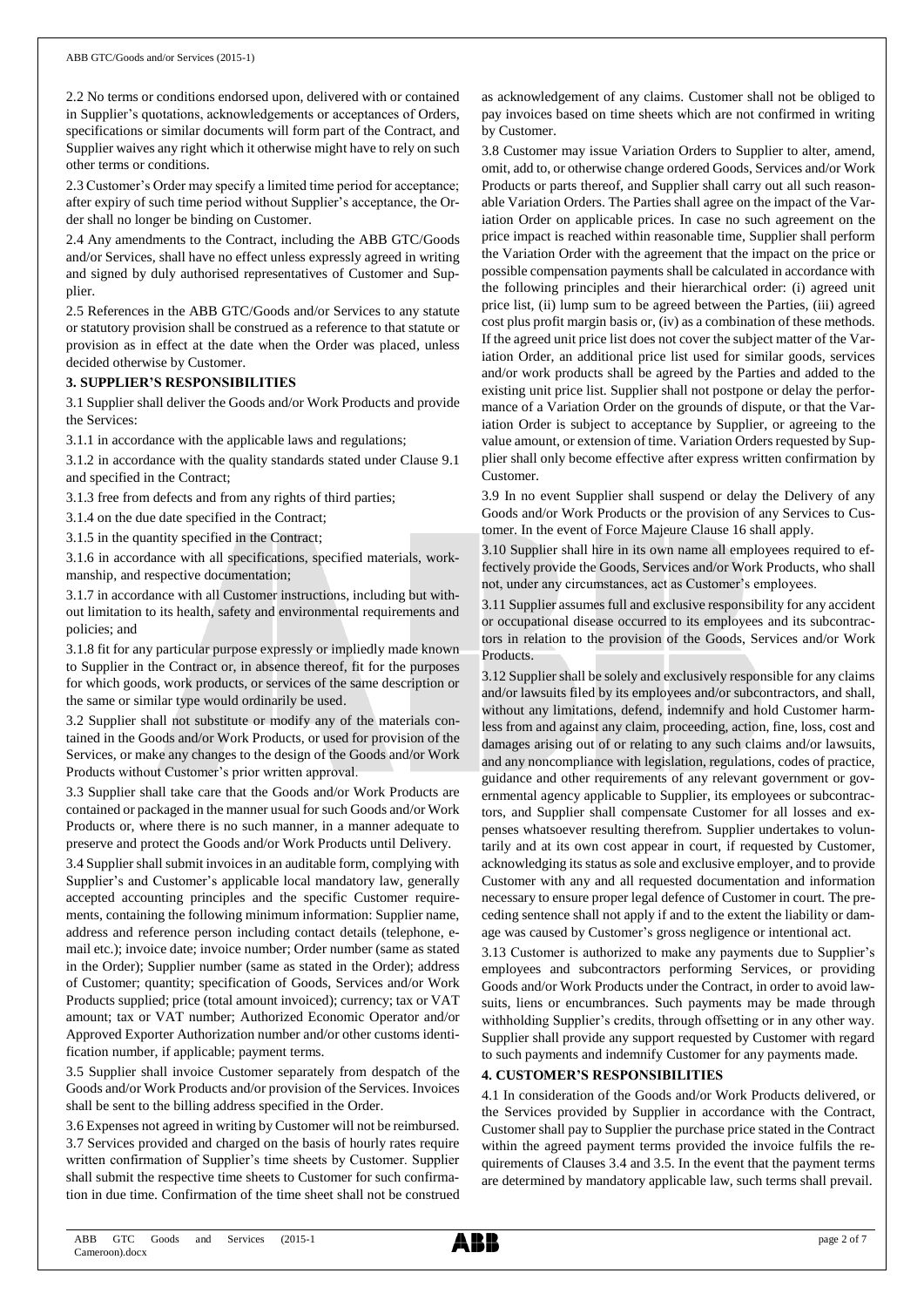4.2 If Goods and/or Work Products delivered or Services provided are subject to inspection, testing, or acceptance by Customer and/or its authorised representatives, no payments shall become due before the results of such inspection, testing, or acceptance are available and confirm that the Goods, Services and/or Work Products conform with the Contract and with any specifications and/or patterns supplied or advised by Customer to Supplier.

4.3 Customer reserves the right to set off such amount owed to Supplier, or withhold payment for Goods, Services and/or Work Products not provided in accordance with the Contract.

## **5. DELIVERY, PERFORMANCE OF SERVICES**

5.1 Unless agreed otherwise in the Contract, the Goods and/or Work Products shall be delivered in accordance with INCOTERMS 2010 FCA, to the place defined in the Contract, or, if no such place has been defined, to Customer's place of business.

5.2 The Services shall be provided at the place specified in the Contract, or, if no such place has been specified, at Customer's place of business.

5.3 Supplier shall deliver latest at the time of acceptance of the Contract the following minimum information (unless where explicitly not required by Customer): Order number, date of Order, number of packages and contents, the customs tariff numbers of the country of consignment, and the countries of origin for all Goods and/or Work Products to be delivered. For controlled Goods, Services and/or Work Products, the relevant national export control numbers must be indicated and, if the Goods, Services and/or Work Products are subject to U.S. export regulations, the U.S. Export Control Classification Numbers (ECCN) or classification numbers of the International Traffic In Arms Regulations (ITAR) must be specified. Proofs of preferential origin as well as conformity declarations and marks of the country of consignment or destination are to be submitted without being requested; certificates of origin upon request. Supplier shall state the accurate and complete Order number disclosed to Customer on all invoices (in particular but not limited to commercial, pro forma or customs invoices). Supplier shall be fully liable for all damages resulting from a breach of this obligation, in particular but not limited to damages for delay.

5.4 The Goods and/or Work Products shall be delivered, and Services shall be provided during Customer's business hours unless otherwise requested by Customer.

5.5 Upon Delivery, Supplier (or its appointed carrier) shall provide Customer, together with a delivery note, any other required export and import documents not mentioned in Clause 5.3. In the event that Customer has approved partial delivery, such delivery note shall also include the outstanding balance remaining to be delivered.

5.6 Ownership (title) of the Goods and/or Work Products shall pass to Customer at Delivery, except if agreed otherwise in writing. To the extent that the Goods and/or Work Products contain Embedded Software, ownership (title) regarding such Embedded Software shall not be passed to Customer, however Customer and all users shall have a worldwide, irrevocable, perpetual, transferable, non-exclusive, royaltyfree right to use the Embedded Software as an integral part of such Goods and/or Work Products or for servicing either of them. In the event the Embedded Software or any part thereof is owned by a third party, Supplier shall be responsible for obtaining the respective software licences necessary from the third party before Delivery to comply with its obligations under the Contract.

## **6. ACCEPTANCE**

6.1 Customer shall not be deemed to have accepted any Goods, Services and/or Work Products until it has had reasonable time to inspect or test them following Delivery or, in case a defect in the Goods, Services and/or Work Products was not reasonably detectable during the inspection, within a reasonable time period after such defect has become apparent. Any obligation of Customer to inspect the Goods, Services and/or Work Products, shall be limited to quantity and type, and visible defects or damages resulting from transport.

6.2 The Parties may agree on a certain acceptance procedure, in which case acceptance shall be subject to Customer's explicit written acceptance statement. Supplier shall inform Customer in writing within a reasonable time period in advance when the Goods, Services and/or Work Products are ready for inspection, testing, or acceptance.

6.3 If any Goods, Services and/or Work Products do not comply with Clause 3 (Supplier's Responsibilities), or are otherwise not in conformity with the Contract, then, without limiting any other right or remedy that Customer may have under Clause 10 (Remedies), Customer may reject the Goods, Services and/or Work Products and/or request replacement by Goods, Services and/or Work Products conforming with the Contract or recover all payments made to Supplier.

## **7. DELAY**

If the Delivery of Goods and/or Work Products or the provision of Services does not comply with the agreed date(s) then, without prejudice to any other rights which it may have, Customer shall have the right to: 7.1 terminate the Contract in whole or in part;

7.2 refuse any subsequent delivery of the Goods and/or Work Products, or provision of Services which Supplier attempts to make;

7.3 recover from Supplier any expenditure reasonably incurred by Customer in obtaining the Goods, Services and/or Work Products in substitution from another supplier;

7.4 claim damages for any additional costs, loss or expenses incurred by Customer which are reasonably attributable to Supplier's failure to deliver the Goods and/or Work Products, or to provide the Services on the agreed date; and

7.5 claim additional compensation for liquidated damages as agreed in the Contract.

## **8. INSPECTION**

8.1 Supplier shall allow Customer and/or its authorised representatives during Supplier's business hours to (i) inspect the Goods and/or Work Products, and Supplier's manufacturing units upon providing reasonable notice, and/or request test samples of the respective Goods and/or Work Products, or any parts or materials thereof, and/or (ii) inspect the provision of the Services, and/or (iii) test the Goods and/or Work Products, or parts thereof.

8.2 If the results of such inspection or tests cause Customer to be of the opinion that the Goods, Services and/or Work Products do not conform or are unlikely to conform with the Contract or with any agreed specifications, including all specified material, workmanship and the like, documentation and quality requirements, or are not performed in accordance with generally accepted practices, procedures and standards of the respective industry, Customer shall inform Supplier and Supplier shall without undue delay take such action as is necessary to ensure conformity with the Contract. In addition Supplier shall carry out necessary additional inspection or testing at Supplier's own cost whereby Customer shall be entitled to attend.

8.3 Notwithstanding any inspection or tests by Customer, Supplier shall remain fully responsible for compliance of the Goods, Services and/or Work Products with the Contract. This applies whether or not Customer has exercised its right of inspection and/or testing and shall not limit Supplier's obligations under the Contract. For the avoidance of doubt, inspection or testing of Goods, Services and/or Work Products by Customer shall in no event exempt Supplier from or limit Supplier's warranties or liability in any way.

## **9. WARRANTY**

9.1 Supplier warrants that the Goods, Services and/or Work Products: 9.1.1 comply with the Contract, including all specifications, specified material, workmanship and the like, documentation and quality re-

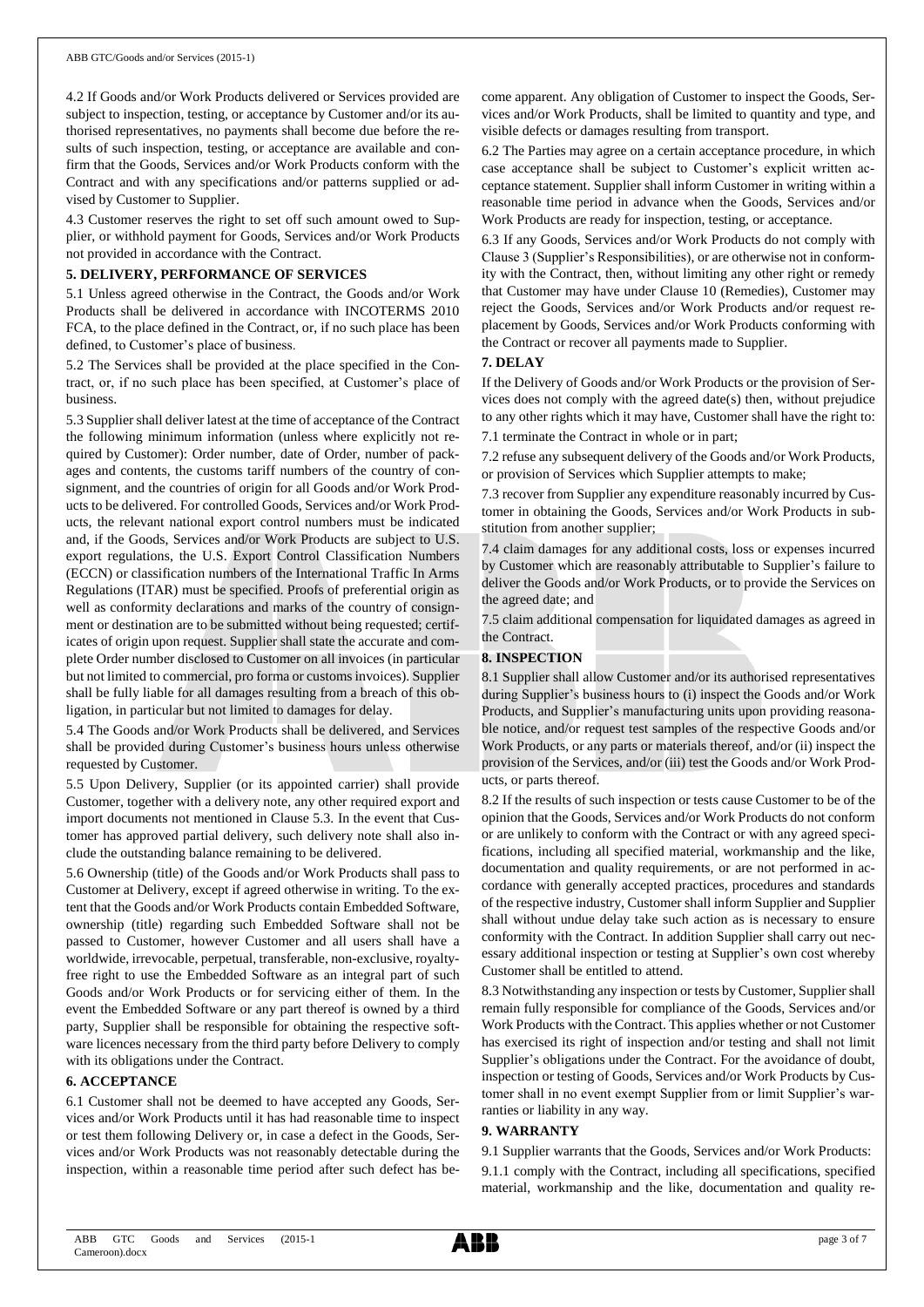quirements, or in absence thereof are provided or performed in accordance with generally accepted practices, procedures and standards of the respective industry, and are fit for the purposes for which goods, services or work products of the same description or the same or similar type would ordinarily be used, and keep the functionality and performance as expected by Customer according to Supplier's information, documentation and statements;

9.1.2 are fit for any particular purpose expressly or impliedly made known to Supplier in the Contract;

9.1.3 are new and unused at the date of Delivery;

9.1.4 are free from defects and rights of third parties;

9.1.5 possess the qualities which Supplier has held out to Customer as a sample or model; and

9.1.6 comply with Clause 12 (Compliance, Integrity).

9.2 Unless otherwise agreed in the Contract, the warranty period shall be twenty four (24) months from Delivery of Goods and/or Work Products, or the acceptance of the Services.

9.3 In case of non-compliance with the warranties provided under this Clause 9, Customer shall be entitled to enforce the remedies provided in Clause 10 (Remedies) hereunder.

## **10. REMEDIES**

10.1 In case of breach of any warranty under Clause 9 (Warranty) or if Supplier otherwise fails to comply with any of the terms of the Contract, Customer shall give notice in writing to Supplier of such breach and provide Supplier an opportunity to remedy it. If Supplier has not successfully remedied such breach within forty eight (48) hours of receiving such Customer notification or within such other remedy period agreed in writing between the Parties, Customer shall be entitled to any one or more of the following remedies at its own discretion and at Supplier's expense:

10.1.1 to give Supplier another opportunity to carry out any additional work necessary to ensure that the Contract is fulfilled;

10.1.2 to carry out (or to instruct a third party to carry out) any additional work necessary to make the Goods, Services and/or Work Products comply with the Contract;

10.1.3 to obtain prompt repair or replacement of the defective Goods, Services and/or Work Products by Goods, Services and/or Work Products conforming with the Contract without defects;

10.1.4 to refuse any further Goods, Services and/or Work Products, but without exemption from Supplier's liability for the defective Goods, Services and/or Work Products provided by Supplier;

10.1.5 to claim such damages as may have been sustained by Customer as a result of Supplier's breaches of the Contract;

10.1.6 to terminate the Contract; in such event Customer shall have no obligation to compensate Supplier for the already provided but unpaid parts of the Goods, Services and/or Work Products, and Supplier shall be obliged to pay back to Customer any remuneration received from Customer for the Goods, Services and/or Work Products, and to take back the Goods and/or Work Products at Supplier's own cost and risk. 10.2 In the event that Clauses 10.1.1, 10.1.2 or 10.1.3 apply, the entire warranty period of Clause 9.2 shall be restarted.

10.3 The rights and remedies available to Customer and contained in the Contract are cumulative and are not exclusive of any rights or remedies available at law or in equity.

## **11. INTELLECTUAL PROPERTY**

11.1 Supplier hereby grants Customer, or undertakes to procure that Customer is granted, a worldwide, irrevocable, perpetual, transferable, non-exclusive, royalty-free licence to use the Intellectual Property Rights in the Goods, including Embedded Software, if any.

11.2 Supplier assigns herewith to Customer full ownership rights in and to any Intellectual Property in the Work Products arising from the Services for the full duration of such rights, wherever in the world enforceable. Supplier further agrees to execute, upon Customer's request and

at its cost, all further documents and assignments and do all such further things as may be necessary to perfect Customer's ownership title to the Intellectual Property or to register Customer as owner of the Intellectual Property with any registry, including but not limited to governmental registration authorities or private registration organisations.

11.3 The Intellectual Property Rights in any Work Products created by or licensed to Supplier prior to the respective Contract or outside of such Contract, and any subsequent modifications to the same ("Pre-Existing Works") will remain vested in Supplier or the respective third party owner. To the extent that Pre-Existing Works are embedded in any Work Products delivered by Supplier, Customer and its Affiliates shall have a worldwide, irrevocable, perpetual, transferable, non-exclusive, royalty-free licence to use the Pre-Existing Works as part of such Work Products, including the right to further improve, develop, market, distribute, sublicense, exploit or otherwise use the Work Products containing such Pre-Existing Works. Supplier shall not be prevented or restricted from using its own know-how or its Pre-Existing Works in the course of providing the Services.

11.4 In the event the Embedded Software contains or uses Open Source Software, Supplier must specify and inform Customer in writing and prior to Delivery about all Open Source Software implemented into or used by the Embedded Software. In the event that Customer does not approve any Open Source Software components contained in or used by the Embedded Software, Supplier agrees to replace or substitute at its own cost the affected Open Source Software component(s) contained in or used by the Embedded Software with software of at least the same quality and functionality and which is accepted by Customer.

11.5 In the event that the Goods and/or Work Products (and/or the Embedded Software) delivered, or Services provided infringe any third party Intellectual Property Rights, Supplier shall, notwithstanding anything provided to the contrary or otherwise contained in the Contract, provide IPR Indemnification to Customer. The IPR Indemnification does not limit any further compensation rights of Customer. Supplier's obligation to indemnify Customer as provided under this Clause shall not apply if and to the extent the liability or damage was caused by Customer's own pre-existing Intellectual Property Rights contributed to, or implemented into the Goods, Services and/or Work Products.

11.6 If any infringement claim is made against Customer, Supplier shall at its cost, but at Customer's discretion (i) procure for Customer the right to continue using the Goods, Services and/or Work Products; (ii) modify the Goods, Services and/or Work Products so that they cease to be infringing; or (iii) replace the Goods, Services and/or Work Products so that they become non-infringing.

11.7 In the event Supplier cannot fulfil the measures requested by Customer under Clause 11.6, Customer shall be entitled to terminate the Contract and to reclaim all sums which Customer has paid to Supplier thereunder. In any event, Customer may claim compensation in accordance with Clause 11.5 for any costs, losses or damages incurred whatsoever.

## **12. COMPLIANCE, INTEGRITY**

12.1 Supplier shall provide the Goods, Services and/or Work Products in compliance with all relevant legislation, laws, rules, regulations, and codes of practice, guidance and other requirements of any relevant government or governmental agency. To the extent that such regulations are advisory rather than mandatory, the standard of compliance to be achieved by Supplier shall be in compliance with the generally accepted best practice of the relevant industry.

12.2 Supplier and its subcontractors must comply with the ABB Lists of Prohibited and Restricted Substances and with the reporting and other requirements regarding Conflict Minerals made available under **[www.abb.com](http://www.abb.com/) – Supplying – Material Compliance** or otherwise and shall provide Customer with respective documents, certificates and statements if requested. Any statement made by Supplier to Customer (whether directly or indirectly, e. g. where applicable via the ABB Sup-

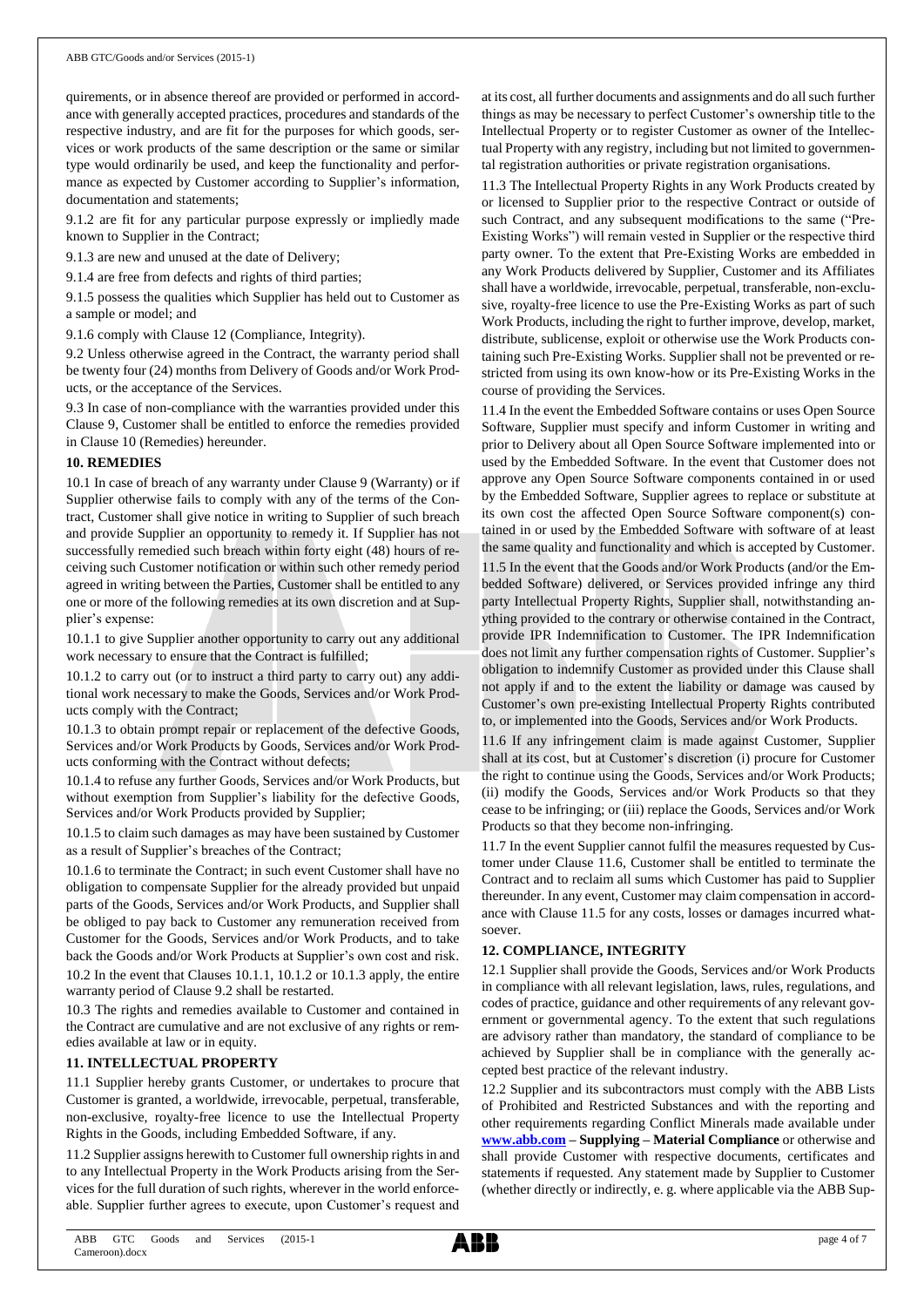plier Registration and Pre-Qualification System) with regard to materials used for or in connection with the Goods, Services and/or Work Products will be deemed to be a representation under the Contract.

12.3 Supplier represents and warrants that it is knowledgeable with, and is and will remain in full compliance with all applicable trade and customs laws, regulations, instructions, and policies, including, but not limited to, securing all necessary clearance requirements, proofs of origin, export and import licenses and exemptions from, and making all proper filings with appropriate governmental bodies and/or disclosures relating to the provision of services, the release or transfer of goods, hardware, software and technology to non U.S. nationals in the U.S., or outside the U.S., the release or transfer of technology and software having U.S. content or derived from U.S. origin software or technology.

12.4 No material or equipment included in or used for the Goods, Services and/or Work Products shall originate from any company or country listed in any relevant embargo issued by the authority in the country where the Goods, Services and/or Work Products shall be used or an authority otherwise having influence over the equipment and material forming part of the Goods, Services and/or Work Products. If any of the Goods, Services and/or Work Products are or will be subject to export restrictions, it is Supplier's responsibility to promptly inform Customer in writing of the particulars of such restrictions.

12.5 Both Parties warrant that each will not, directly or indirectly, and that each has no knowledge that the other Party or any third parties will, directly or indirectly, make any payment, gift or other commitment to its customers, to government officials or to agents, directors and employees of each Party, or any other party in a manner contrary to applicable laws (including but not limited to the U. S. Foreign Corrupt Practices Act and, where applicable, legislation enacted by member states and signatories implementing the OECD Convention Combating Bribery of Foreign Officials), and shall comply with all relevant laws, regulations, ordinances and rules regarding bribery and corruption. Nothing in the Contract shall render either Party or any of its Affiliates liable to reimburse the other for any such consideration given or promised.

12.6 Supplier herewith acknowledges and confirms that Supplier has received a copy of ABB's Code of Conduct and ABB's Supplier Code of Conduct or has been provided information on how to access both ABB Codes of Conduct online under **[www.abb.com/Integrity](http://www.abb.com/Integrity)**. Supplier is obliged and agrees to perform its contractual obligations in accordance with both ABB Codes of Conduct, including but without limitation to all employment, health, safety and environmental requirements specified therein.

12.7 ABB has established the following reporting channels where Supplier and its employees may report suspected violations of applicable laws, policies or standards of conduct: Web portal: **[www.abb.com/In](http://www.abb.com/Integrity)[tegrity](http://www.abb.com/Integrity) – Reporting Channels**; telephone and mail address: specified on this Web portal.

12.8 Any violation of an obligation contained in this Clause 12 shall be a material breach of the Contract. Either Party's material breach shall entitle the other Party to terminate the Contract with immediate effect and without prejudice to any further right or remedies under such Contract or applicable law.

12.9 Notwithstanding anything to the contrary contained in the Contract, Supplier shall, without any limitations, indemnify and hold harmless Customer from and against any liabilities, claim, proceeding, action, fine, loss, cost or damages arising out of or relating to any such violation of the above mentioned obligations and the termination of the Contract, or arising from export restrictions concealed by Supplier. With respect to export restrictions solely attributable to Customer's use of the Goods, Services and/or Work Products, the now said commitment shall only apply to the extent Supplier has knowledge of or reasonably should have been aware of such use.

## **13. CONFIDENTIALITY, DATA SECURITY, DATA PROTECTION**

## 13.1 Supplier shall:

13.1.1 Unless otherwise agreed in writing, keep in strict confidence all Customer Data and any other information concerning Customer's or its Affiliates' business, its products and/or its technologies which Supplier obtains in connection with the Goods, Services and/or Work Products to be provided (whether before or after acceptance of the Contract). Supplier shall restrict disclosure of such confidential material to such of its employees, agents or subcontractors or other third parties as need to know the same for the purpose of the provision of the Goods, Services and/or Work Products to Customer. Supplier shall ensure that such employees, agents, subcontractors or other third parties are subject to and comply with the same obligations of confidentiality as applicable to Supplier and shall be liable for any unauthorized disclosures;

13.1.2 Apply appropriate safeguards, adequate to the type of Customer Data to be protected, against the unauthorised access or disclosure of Customer Data and protect such Customer Data in accordance with the generally accepted standards of protection in the related industry, or in the same manner and to the same degree that it protects its own confidential and proprietary information – whichever standard is higher. Supplier may disclose confidential information to "Permitted Additional Recipients" (which means Supplier's authorised representatives, including auditors, counsels, consultants and advisors) provided always that such Permitted Additional Recipients sign with Supplier a confidentiality agreement with terms substantially similar hereto or, where applicable, are required to comply with codes of professional conduct ensuring confidentiality of such information;

13.1.3 Not (i) use Customer Data for any other purposes than for providing the Goods, Services and/or Work Products, or (ii) reproduce the Customer Data in whole or in part in any form except as may be required by the respective contractual documents, or (iii) disclose Customer Data to any third party, except to Permitted Additional Recipients or with the prior written consent of Customer;

13.1.4 Install and update at its own costs required adequate virus protection software and operating system security patches for all computers and software utilized in connection with providing the Goods, Services and/or Work Products;

13.1.5 Inform Customer without delay about suspicion of breaches of data security or other serious incidents or irregularities regarding any Customer Data.

13.2 Supplier agrees that Customer shall be allowed to provide any information received from Supplier to any Affiliate of Customer. Supplier shall obtain in advance all necessary approval or consent for Customer to provide such information to Customer's Affiliates if such information is confidential for any reason or subject to applicable data protection or privacy laws and regulations.

13.3 In case the type of Customer Data affected is particularly sensitive and therefore, according to Customer's opinion, requires a separate confidentiality and non-disclosure agreement, Supplier agrees to enter into such agreement. The same applies with regard to data privacy topics which are not covered by this Clause 13 and which may require a separate data processing agreement according to applicable laws and regulations.

13.4 The obligations under this Clause 13 exist for an indefinite period of time and therefore shall survive the expiration or termination of the Contract for any reason.

## **14. LIABILITY AND INDEMNITY**

14.1 Without prejudice to applicable mandatory law or unless otherwise agreed between the Parties, Supplier shall compensate/indemnify Customer for/from all damages and losses in connection with the Goods, Services and/or Work Products (i) for Supplier's breaches of the Contract and (ii) for any claim made by a third party (including

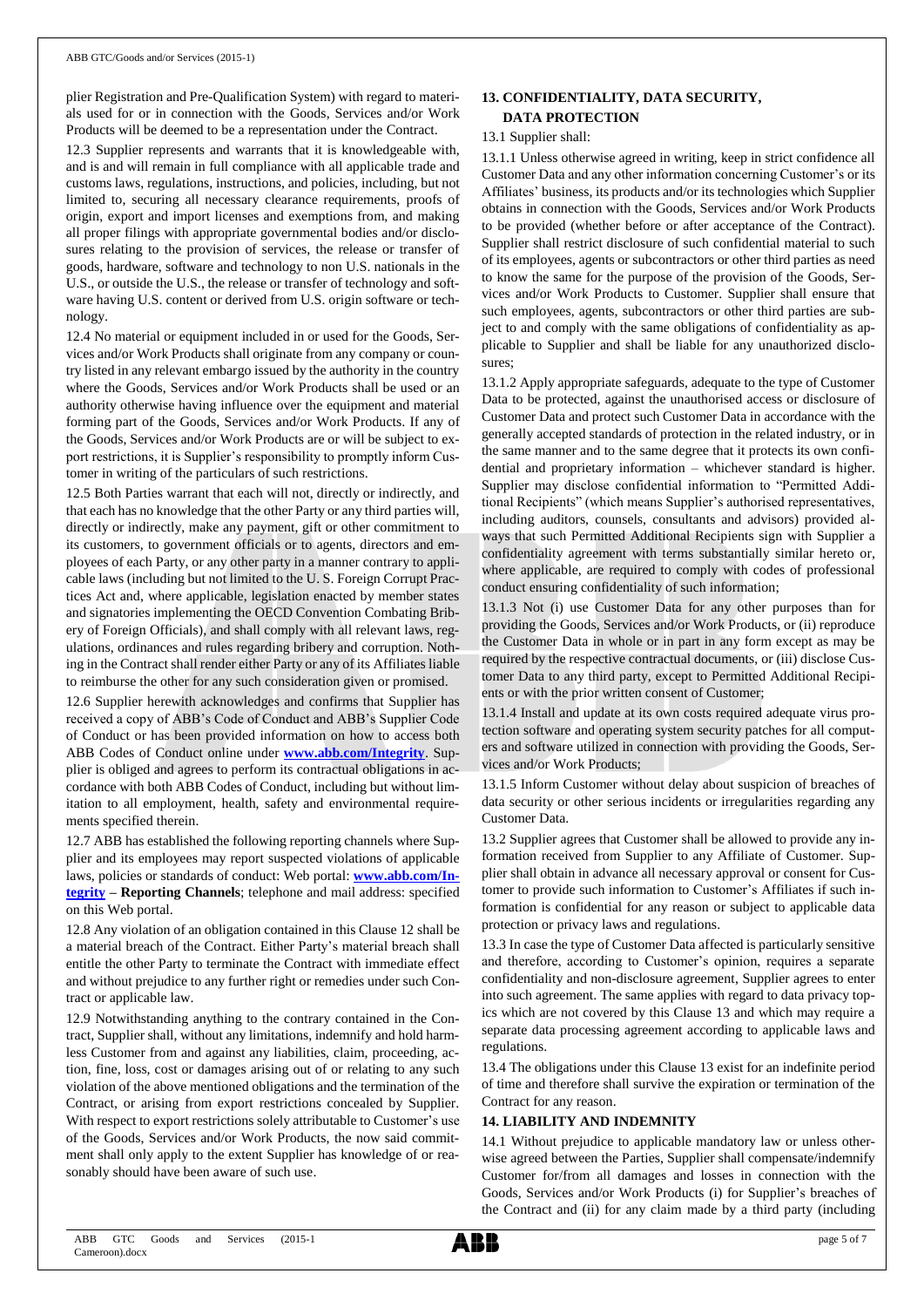employees of Supplier) against Customer in connection with the Goods, Services and/or Work Products, except for IPR Indemnification for which Clause 11 (Intellectual Property) exclusively applies, and in all cases to the extent that the respective liability, loss, damage, injury, cost or expense was caused by, relates to or arises from the Goods, Services and/or Work Products provided by Supplier and/or its subcontractors. Upon Customer's request Supplier shall defend Customer against any third party claims.

14.2 Supplier shall be responsible for the control and management of all of its employees, its suppliers and/or subcontractors, and it shall be responsible for the acts, defaults, negligence or obligations of any of its employees, suppliers and/or subcontractors, its agents, servants or workmen as fully as if they were the acts, defaults, negligence or obligations of Supplier.

14.3 The provisions of this Clause 14 shall survive any performance, acceptance or payment pursuant to the Contract and shall extend to any substituted or replacement Goods, Services and/or Work Products provided by Supplier to Customer.

14.4 Supplier shall maintain in force, and upon request provide evidence of, adequate liability insurance and statutory worker's compensation/employer's liability insurance with reputable and financially sound insurers. Nothing contained in this Clause 14 shall relieve Supplier from any of its contractual or other legal liabilities. The insured amount cannot be considered nor construed as limitation of liability.

14.5 Customer reserves the right to set off any claims under a Contract against any amounts owed to Supplier.

## **15. TERM AND TERMINATION**

15.1 A Contract between the Parties may be terminated for convenience in whole or in part by Customer upon giving Supplier thirty (30) calendar days written notice. In such event Customer shall pay to Supplier the value of the already delivered but unpaid parts of the Goods, Services and/or Work Products provided and proven direct costs reasonably incurred by Supplier for the not yet provided and unpaid Goods, Services and/or Work Products, however in no event more than the agreed price for the Goods, Services and/or Work Products under the respective Contract. No further compensation shall be due to Supplier. Compensation for any expenditures made with regard to Goods, Services and/or Work Products not yet provided shall be expressly excluded.

15.2 In the event of Supplier's breach of the Contract, Customer shall be entitled to terminate the Contract if Supplier fails to take adequate action to remedy a breach within 48 hours as requested by Customer in accordance with Clause 10.1. In such event, Customer shall have no obligation to compensate Supplier for the already delivered but unpaid parts of the Goods, Services and/or Work Products provided and Supplier shall be obliged to pay back to Customer any remuneration received from Customer for the Goods, Services and/or Work Products and to take back the Goods and/or Work Products at its (Supplier's) own cost and risk.

15.3 Customer shall have the right to terminate the Contract with immediate effect forthwith by notice in writing to Supplier in the event that an interim order is applied for or made, or a voluntary arrangement approved, or a petition for a bankruptcy order is presented or a bankruptcy order is made against Supplier or any circumstances arise which entitle the court or a creditor to appoint a receiver, administrative receiver or administrator or to present a winding-up petition or make a winding-up order or other similar or equivalent action is taken against or by Supplier by reason of its insolvency or in consequence of debt.

15.4 Upon termination Supplier shall immediately and at Supplier's expense safely return to Customer all respective Customer property (including any Customer Data, documentation, and retransfer/transfer of applicable Intellectual Property) and Customer information then in Supplier's possession or under Supplier's control and provide Customer with the complete information and documentation about the already supplied Goods, Services and/or Work Products or the respective parts thereof.

## **16. FORCE MAJEURE**

16.1 Neither Party shall be liable for any delay in performing or for failure to perform its obligations under a Contract if the delay or failure results from an event of "Force Majeure". For clarification, Force Majeure means an event that was not foreseeable by the affected Party at the time of execution of the respective Contract, is unavoidable and outside the reasonable control of the affected Party, and for which the affected Party is not responsible, provided such event prevents the affected Party from performing its obligations under the respective Contract despite all reasonable efforts, and the affected Party provides notice to the other Party within five (5) calendar days from occurrence of the respective event of Force Majeure.

16.2 If an event of Force Majeure occurs which exceeds thirty (30) calendar days, either Party shall have the right to terminate the relevant Contract forthwith by written notice to the other Party without liability to the other Party. Each Party shall use its reasonable endeavours to minimise the effects of any event of Force Majeure.

## **17. ASSIGNMENT AND SUBCONTRACTING**

17.1 Supplier shall neither assign, nor subcontract, transfer, nor encumber the Contract, nor any parts thereof (including any monetary receivables from Customer) without prior written approval of Customer.

17.2 Customer may at any time assign, transfer, encumber, subcontract or deal in any other manner with all or any of its rights under the Contract to any of its own Affiliates.

## **18. NOTICES**

Any notice shall be given by sending the same by registered mail, courier, fax or by e-mail to the address of the relevant Party as stated in the Contract or to such other address as such Party may have notified in writing to the other for such purposes. E-mail and fax expressly require written confirmation issued by the receiving Party. Electronic read receipts may not under any circumstances be deemed as confirmation of notice. Electronic signatures shall not be valid, unless expressly agreed in writing by the Parties.

## **19. WAIVERS**

Failure to enforce or exercise, at any time or for any period, any term of the Contract does not constitute, and shall not be construed as, a waiver of such term and shall not affect the right later to enforce such term or any other term herein contained.

## **20. GOVERNING LAW AND DISPUTE SETTLEMENT**

20.1 The Contract (including, but not limited to the ABB GTC/Goods and/or Services) shall be governed by and construed in accordance with the laws of the country (and/or the state, as applicable) of Customer's legal registration, however under exclusion of its conflict of law rules and the United Nations Convention on International Sale of Goods.

20.2 Any dispute or difference arising out of or in connection with the Contract, including any question regarding its existence, validity or termination or the legal relationships established thereby, which cannot be settled amicably, shall be submitted to the jurisdiction of the competent courts of Douala, Cameroon, unless other courts or arbitration are agreed in writing between the Parties.

20.3 In case of any dispute, the defeated Party shall reimburse the succeeding Party for attorney's fees and other costs reasonably incurred in connection with the dispute.

## **21. SEVERABILITY**

The invalidity or unenforceability of any term or of any right arising pursuant to the Contract shall not adversely affect the validity or enforceability of the remaining terms and rights, and the Contract shall be given effect as if the invalid, illegal or unenforceable provision had been deleted and replaced by a provision with a similar economic effect